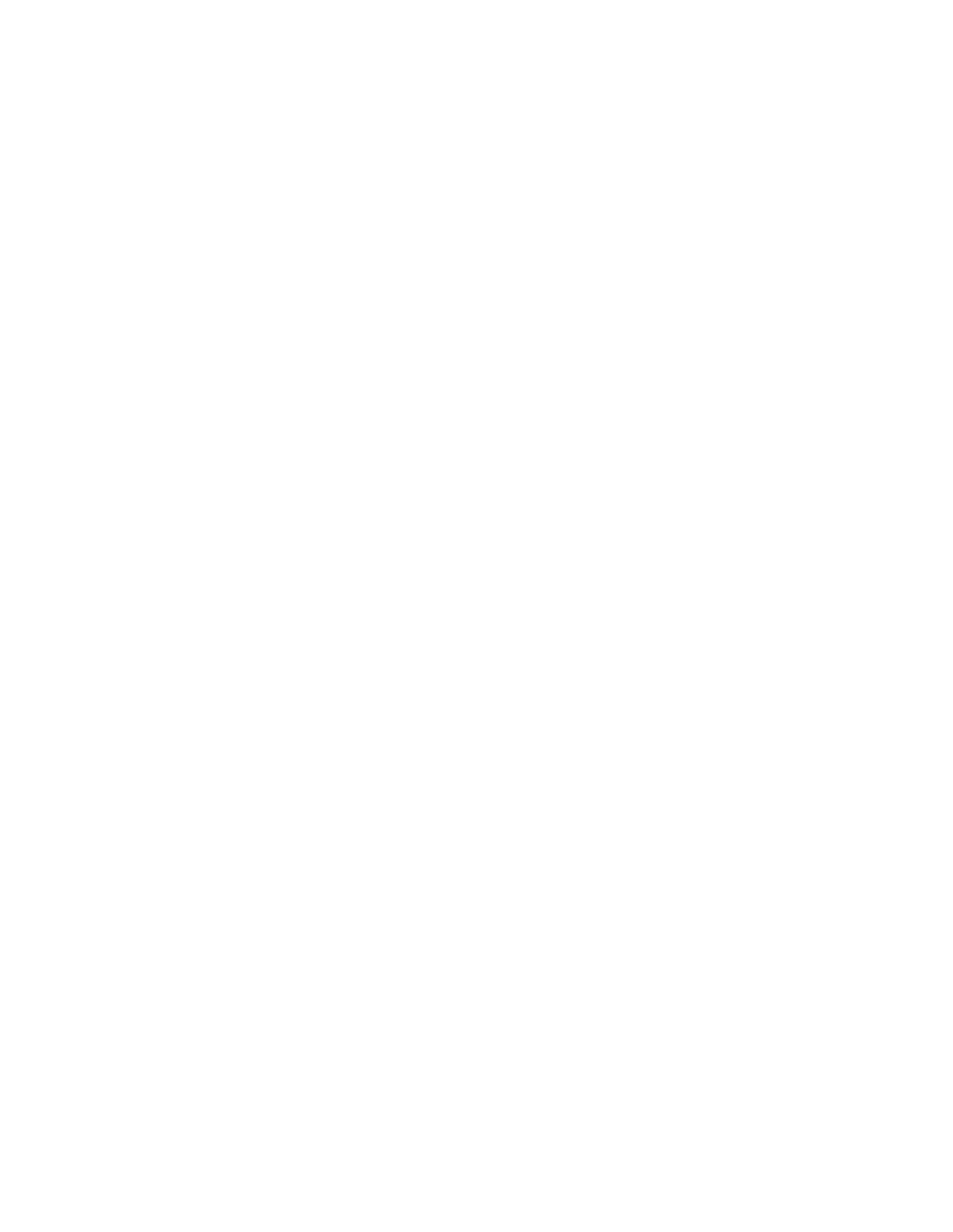#### Water Quality Education & Administration

- A City Council appointed 7 member citizens committee on Water Quality that meets monthly to monitor our progress. Council Member Nancy Gardner, former president of the Newport Beach Surfrider Chapter, chairs the Committee
- Produced 5 new episodes of "Water Wise" a 30 minute educational program aired on cable television
- Produced a Water Conservation PSA with 12 time World Champion surfer Rob Machado currently playing on all Newport Beach Regal Cinemas, the Newport Beach Film Festival and on www.watersmartnewport.org
- Introduced a Water Miser Workshop educating the public on water conservation and water quality issues (185 attendees)
- Hosted and participated in the 2009 Eco-Fabulous event highlighting environmental issues and raising funds to continue the California Department of Education's program "Inside the Outdoors"
- \$45,000 plus annual commitment to a regional water quality education program at the new Back Bay Science Center
- Annual funding and sponsorship of an existing  $5<sup>th</sup>$  grade education program on water quality  $\bullet$
- A newly-updated General Plan that contains a full "Harbor and Bay Element", a "Natural Resources Element" as well as many water quality-protective principles and implementation steps
- An "Adopt-A-Beach" program for trash and debris removal on many of our ocean and bay beaches
- Promoting Smart Irrigation Month public outreach reminders to repair faulty irrigation systems, install ET controllers and other water quality and water conservation tips
- Promoting wise water use and education on urban runoff through greater emphasis in outreach to HOA's and community organizations via public speaking requests
- New Water Conservation Website www.watersmartnewport.org
- Continued support of www.cleanwaternewport.com

**Executive Summary** City of Newport Beach PEA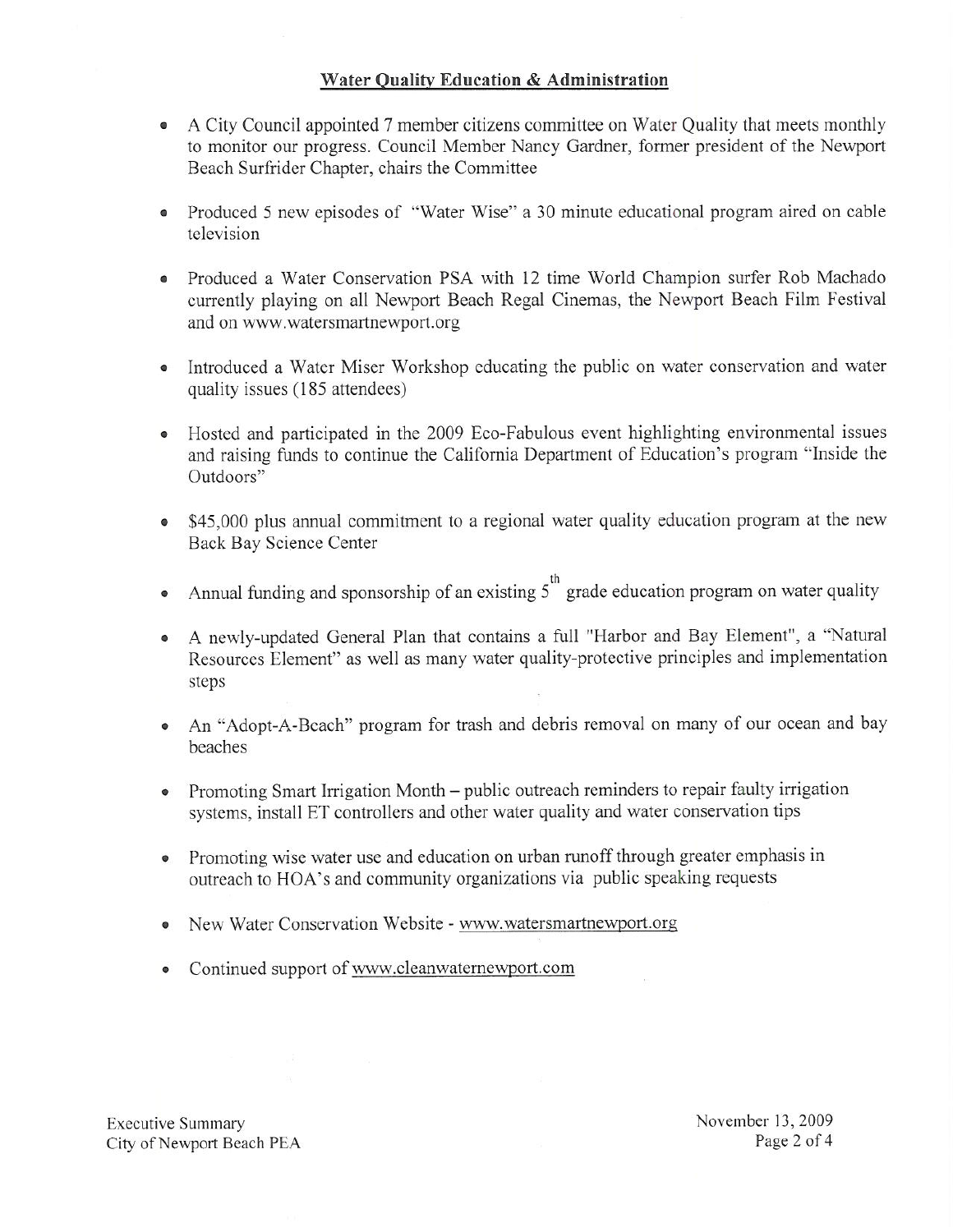#### **Water Quality and Water Conservation Projects**

#### **Water Quality**

- Areas of Special Biological Significance (ASBS) Conducted continued studies identifying and quantifying negative impacts to the ASBS. Implementation tasks include long-term monitoring, community outreach, introduction of key species in local waters, bmp's and project management.
- Big Canyon Creek Restoration Restoration of a 60 acre nature park.
- Buck Gully Maintenance Road and Wetland Project Buck Gully creek restoration, stabilization and non-native vegetation removal project.
- Buck Gully Resource Management Plan The development of a Resource and Recreation Management Plan for Buck Gully detailing a 20 year work plan and series of capital improvement projects to address public access, fire safety, water quality and native restoration.
- Upper Newport Bay Ecosystem Restoration Project a multi-year, \$38 million project to bring the Upper Bay back to a more optimal ecosystem, which involves extensive dredging of sediment.
- Buck Gully and Morning Canyon: Canyon and Creek Bank Erosion Control BMP's and Riparian and Freshwater Wetland Restoration Project
- Harbor Area Management Plan (HAMP) This project continues work to prepare a master plan identifying challenges and goals for the Upper Bay and Harbor area.
- Rhine Channel Remediation Project  $\bullet$

 $\lambda_{\rm c}$ 

- Upper Bay Comprehensive Resource Management Plan This project begins the development of a Comprehensive Resource Management Plan (CRMP).
- The Central Orange County Integrated Regional and Coastal Watershed Management Plan  $\bullet$ (IRCWMP) - A comprehensive planning document designed to protect water quality within the Newport Bay/San Diego Creek and Newport Coast Watersheds, including Newport Bay and sensitive coastal regions

**Executive Summary** City of Newport Beach PEA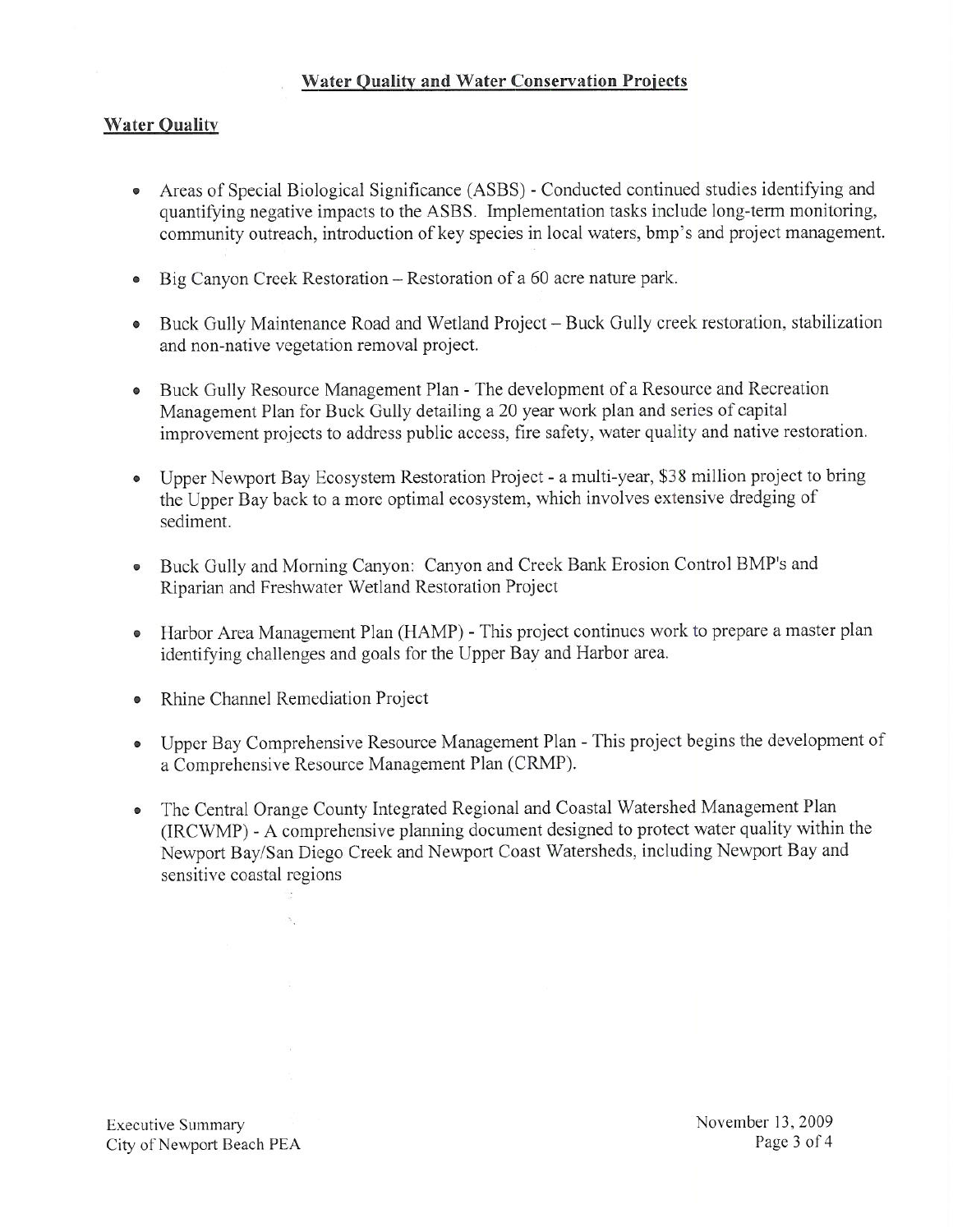#### **Water Conservation**

- Irrigation Citywide Central Computer System This project provides for the installation of an irrigation computer system and necessary equipment at various City park satellite locations.
- Irrigation Newport Coast Central Computer System This project provides for the installation  $\bullet$ of an irrigation computer system and necessary equipment at existing slope and median locations in Newport Coast.
- Landscape Certification Program Water budget audits are currently underway for all parks and city medians. Water budget reports based upon plant, soil, slope and ET factors are included.
- An amended water conservation ordinance (NBMC Section 14.16) will be presented to council  $\bullet$ for adoption, including graduating levels of mandatory conservation.
- A Landscape and Irrigation Ordinance (AB1881) is being developed to address new and  $\bullet$ remodeled landscapes as required per the DWR model ordinance.
- A new water conservation PSA starring Ed Begley Jr. The PSA will be featured at all Newport  $\bullet$ Beach Regal Cinemas, the Newport Beach Film Festival and on www.watersmartnewport.org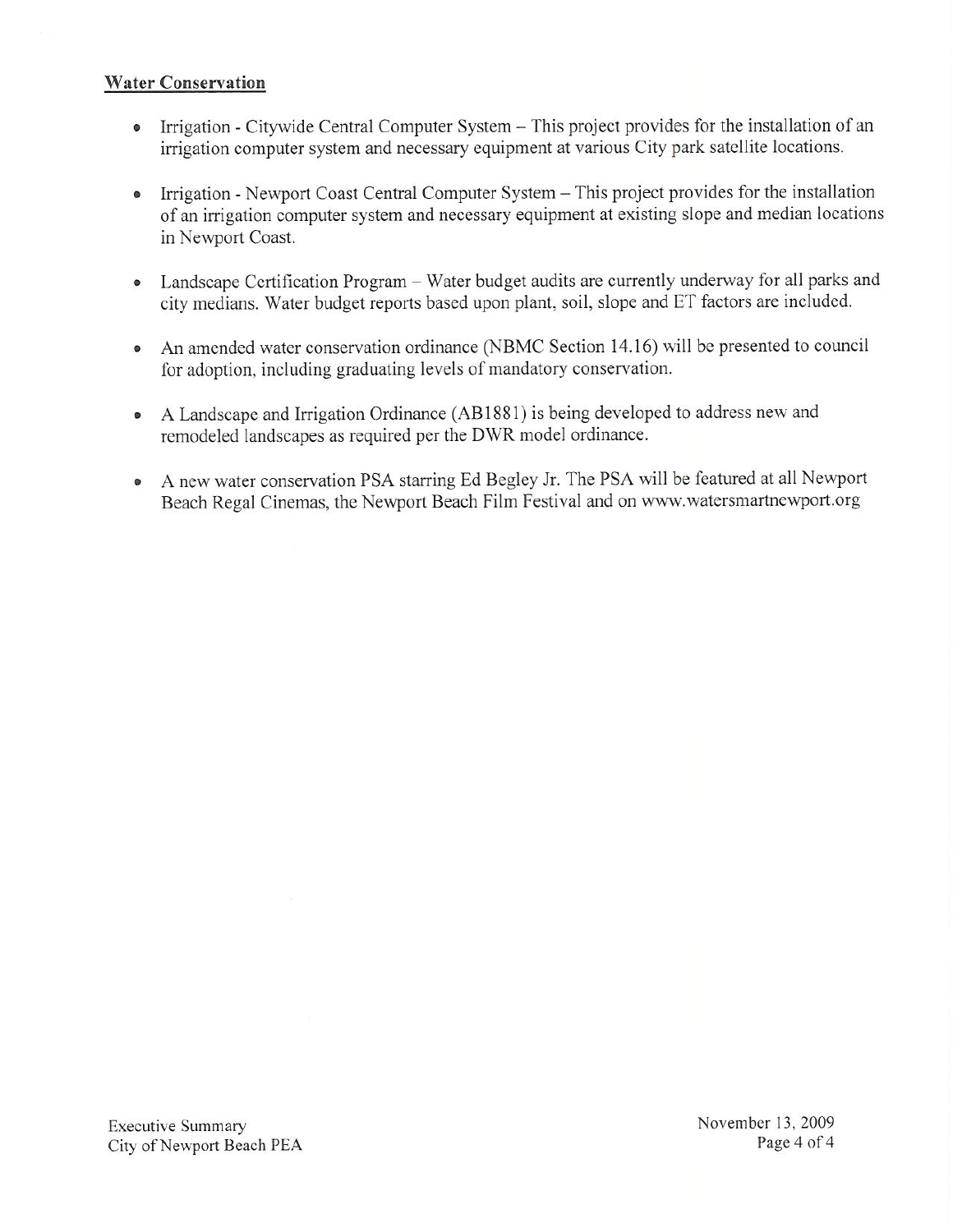

# **City of Newport Beach**



Notes:

- 1. NOV = Notice of Violation (i.e. Warning Notice)
- 2. AC = Administrative Citation (i.e. Monetary Penalty)

|            | Year |     |                                     |     |
|------------|------|-----|-------------------------------------|-----|
|            |      |     | FY 05-06 FY 06-07 FY 07-08 FY 08-09 |     |
| <b>NOV</b> | 97   | 114 | 154                                 | 59  |
| AC         | 118  | 83  | 152                                 | 110 |
| Total      | 215  | 197 | 306                                 | 169 |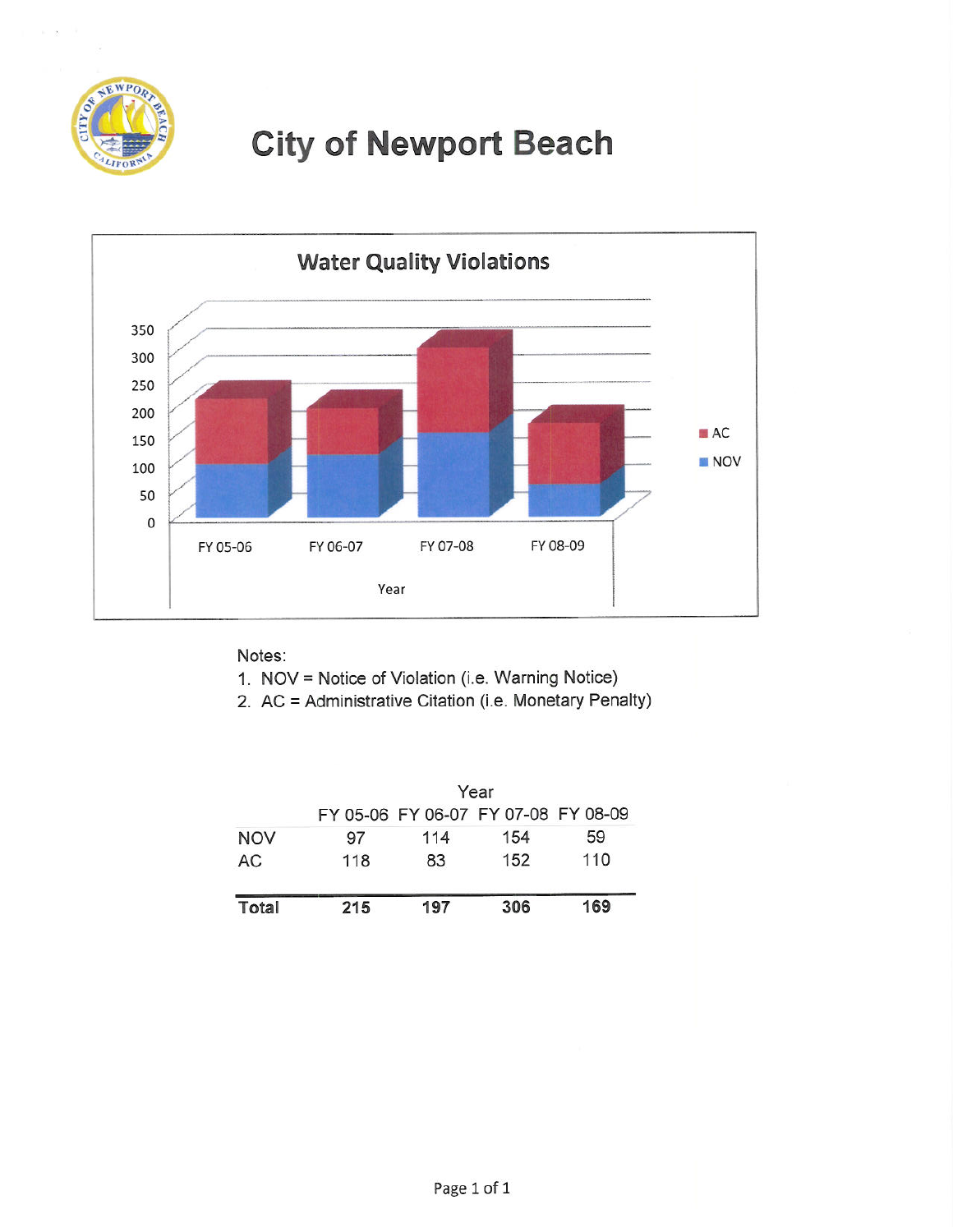the Recreational Boaters of California (RBOC).

He talked about the excessive number of the permits required nowadays to operate a boat. The State Water Resources Control Board (SWRCB) is attempting to enforce a coastal marina permit for recreational boats. This will cost about \$250,000 per marina if the permit gets passed. It applies to marinas with 10 or more boats. He said the permit will mandate monthly reports and water quality testing. He talked about how the mandates are so expensive that the boaters cannot afford to keep boating. When asked by Mr. Seton why the SWRCB is doing this, Mr. Silvey said they told him it's because they received grant money to do the testing. Mr. Kappeler said he'd make sure the Harbor Commission is aware of it and are tracking it.

In reference to marina soap, Mr. Silvey said there are a lot of ingredients not good for the environment. He particularly likes a soap made in the City of Industry. It's a polish that uses nano-technology. It doesn't contain anything harmful such as petroleum. It fills the porous surface so there's no need for soap. The boat can simply be cleaned with a cloth. Products contain petroleum because it leaves the paint shiny. He said he's seen a lot of people buy the cheapest dish soap and even bleach to wash their boats. He tries to get the word out that using soap is not good. Many harbors are now prohibiting soap use on their own. A number of marinas prohibit using buffers because the buffers throw the product into the water. Discussion of boat washing techniques ensued.

In response to Mr. Kappeler, Mr. Silvey said Santa Barbara and Lake Tahoe are good examples of places where they're doing a great job to keep their water clean.

Chairwoman Gardner said education will help. The City can place green boating tips on its green web page.

Mr. Houston said maybe somebody will come up with techniques the boat washers can use that utilize water collection techniques similar to the techniques used by the car detailer's that would be affordable to them.

## **(b) NPDES Annual Water Quality Report**

Mr. Kappeler distributed the Executive Summary report to the committee and talked about activities the City does to meet the requirements in terms of water quality. He referred the committee to the last page, Water Quality Violations. He said the trend of violations has gone down. Chairwoman Gardner suggested information about pressure washing, etc., could also be uploaded to the City's new green web page. The committee said the list of activities is very impressive.

## **5. Public Comments on Non-Agenda Items**

Chairwoman Gardner announced that she, Dave Kiff and Chris Miller met with Larry Paul and a couple of the dredgers in the bay, to discuss the eelgrass issue. She said the City hired Larry Paul as a consultant. He will create a timeline for the City and bring it back for discussion sometime in January.